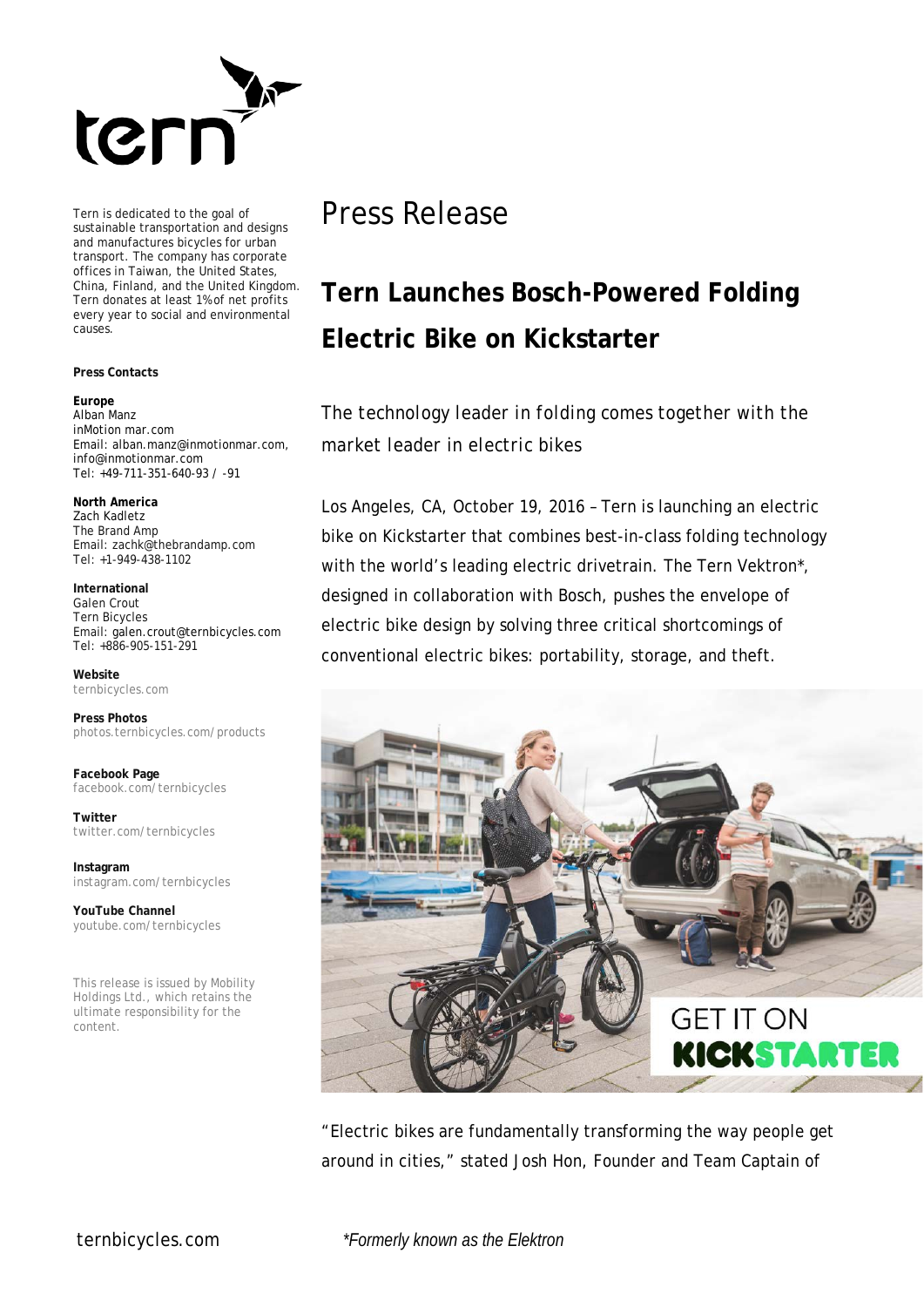

Tern. "They flatten hills, make headwinds disappear, and shorten commute times—that's why people love them. But, they're really hard to put in a car or take on public transport. And most electric bikes are difficult to store in downtown apartments, leaving them vulnerable to theft. The Vektron solves these issues."

The Vektron is a Bosch-powered electric bike that you can take anywhere. It folds in under 10 seconds and easily rolls aboard buses, subways, and trains. It goes into elevators so you can park it under your desk at work. And a pair stash conveniently in the trunk of a car for weekend getaways.



With a low-step frame and a patented adjustable stem, the Vektron is fit to share among family and friends—anyone from 4'10" – 6'5". Adjusting the bike for a custom fit takes only seconds, so a single bike can serve many people. And with the included rack and optional child seat, it's perfect for smaller passengers. School runs have never been so much fun!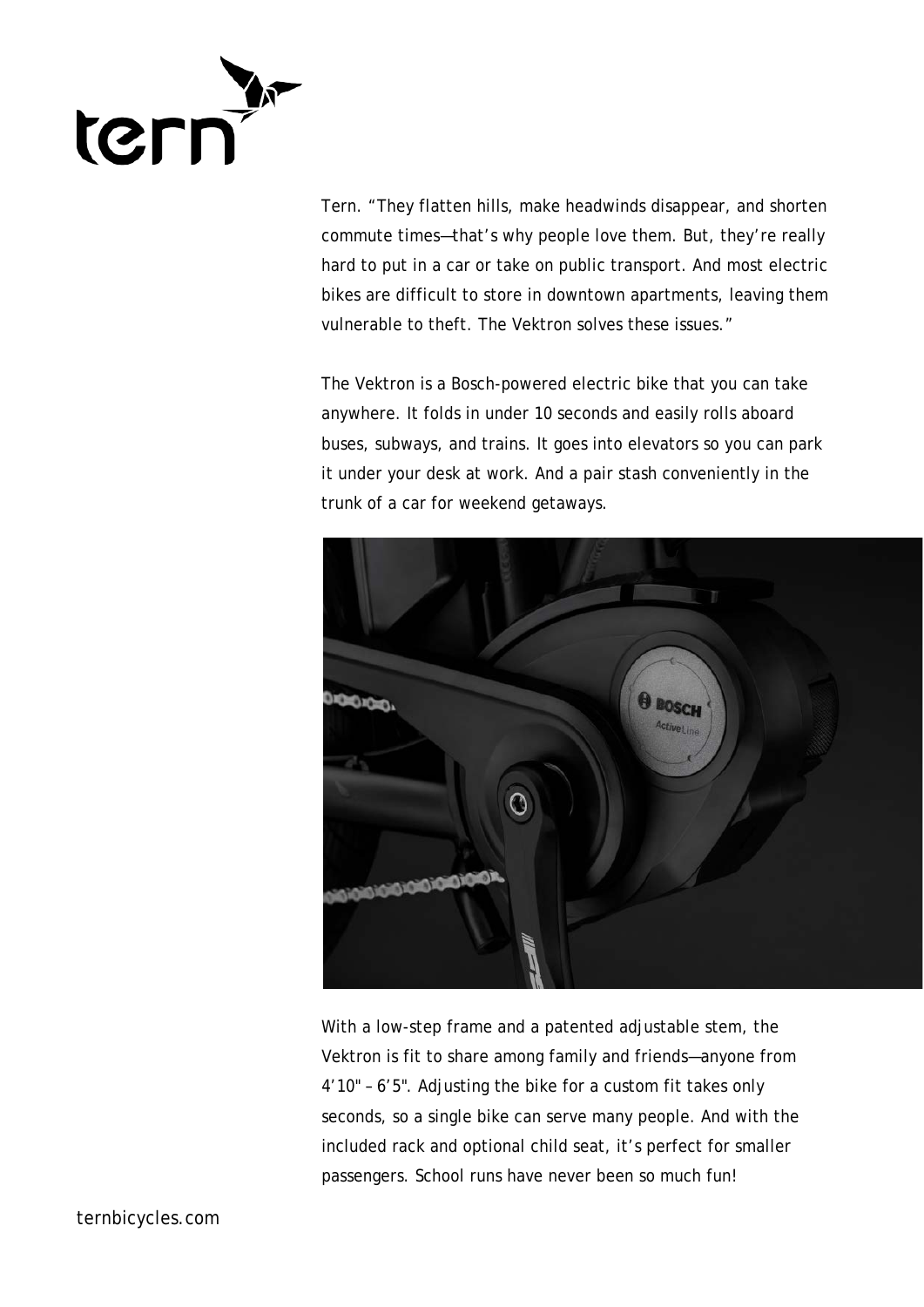



While small wheels flaunt conventional bike design, they're a game-changer when paired with an electric drivetrain. Since every Bosch motor is calibrated to a bike's wheel size, the 20" wheel Vektron cruises at the same 20 mph speed as other large wheeled bikes, but accelerates even faster. The exceptionally low center of gravity makes the bike extremely stable and easy to ride. And thanks to Bosch's best-in-class power efficiency, riders can expect a remarkable range of between 40 and 80 miles on a single charge.

"There's a reason a Vespa is designed with small wheels," says Joakim Uimonen, Design Director of Tern. "With small wheels you get punchy acceleration, a more maneuverable ride in traffic, and plenty of space between the wheels and rider for cargo-carrying. The Vektron brings together all of these benefits, plus it folds small, so it fits anywhere. Try putting a Vespa under your desk."

With the help of Kickstarter, the Vektron is available for customers throughout the U.S. at a special backer price from October 19th until mid-November. In contrast to many Kickstarter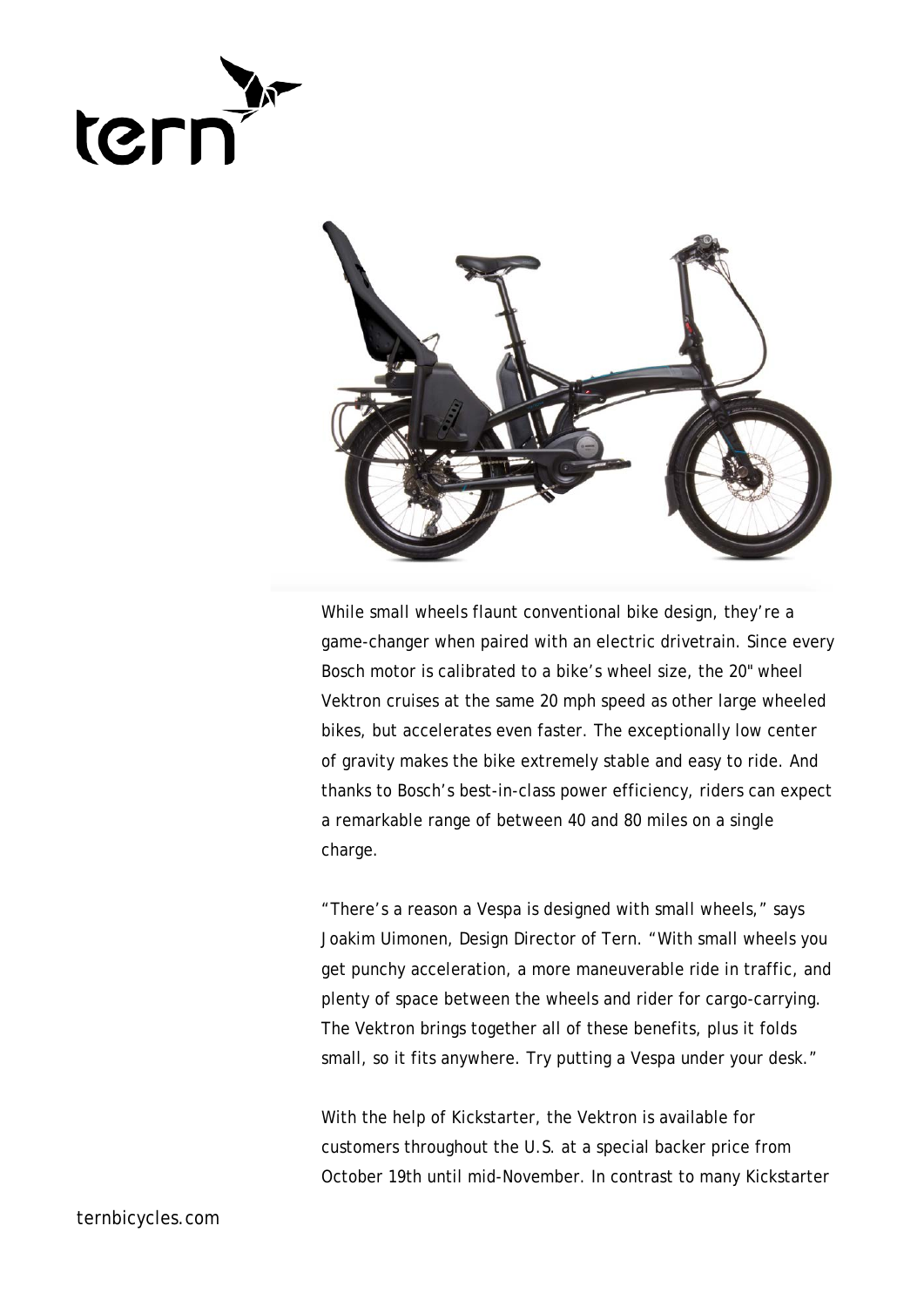

campaigns, where bikes are delivered un-assembled in a box to consumers, Tern will be fulfilling orders through its network of more than 125 dealers across the United States. That means bikes can be picked up from the shop, tuned-up and ready to go. Most importantly, they're covered by Tern Care, a 10-year warranty and rider-support program, so buyers have the assurance of a decade of reliable service. And service for the drivetrain can be provided by Bosch's extensive service network of certified electric bike technicians throughout North America.



Looking at the 100% fulfillment rate of last year's Kickstarted Cargo Node bike, there's no hint of vaporware in Tern's campaign. Final stage prototypes have been tested in the field for more than three months. Tern recently debuted prototypes at Eurobike, the world's largest bicycle trade-show, where they were test-ridden by more than 500 bike dealers and designers from around the world. Check out their reactions here:

[https://www.youtube.com/watch?v=pP\\_\\_CUnR3SM](https://www.youtube.com/watch?v=pP__CUnR3SM)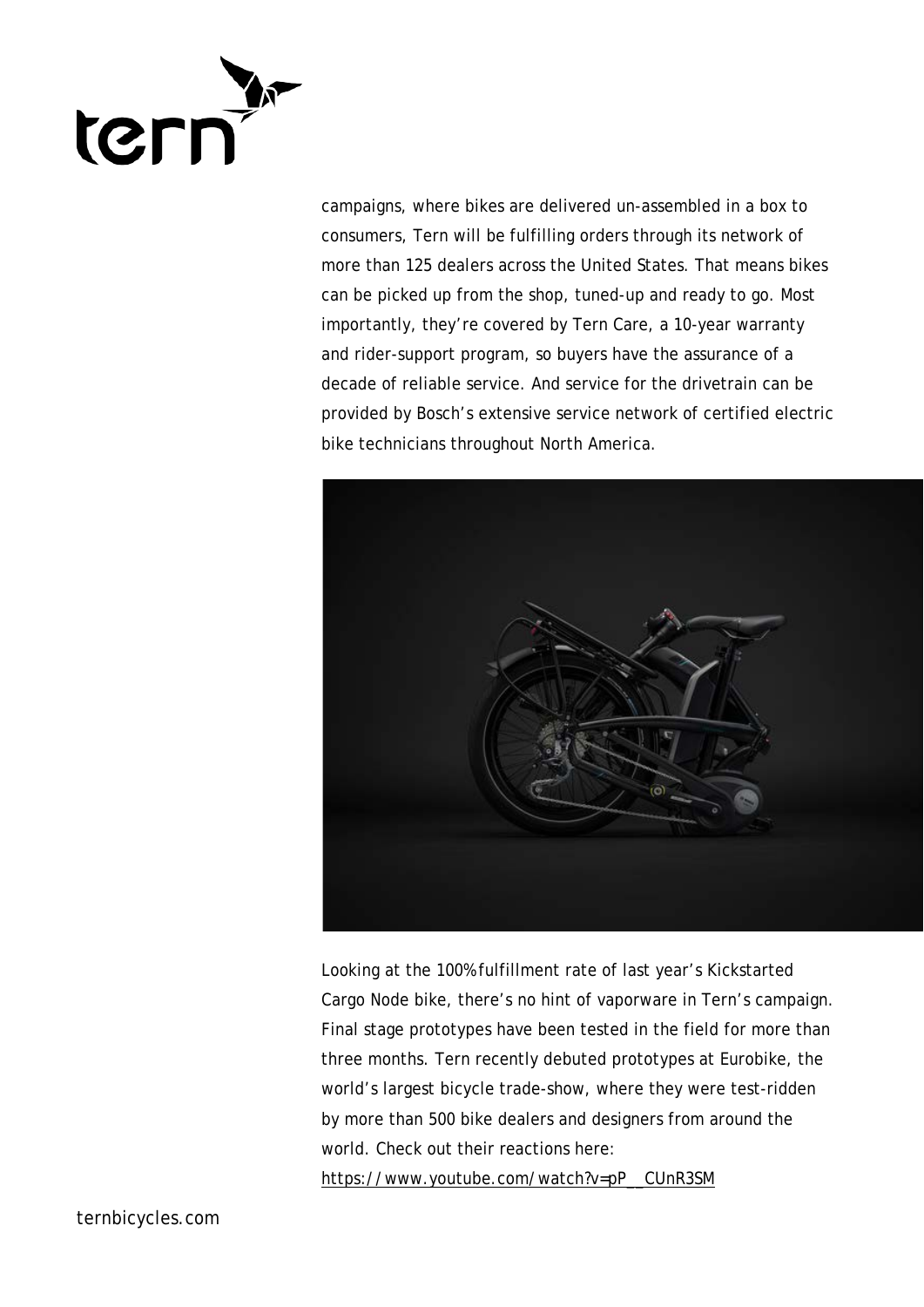

With the industry's leading electric bike system, Tern's proven folding technology, an unsurpassed support network, and a significant backer discount, now is the time to discover a new way of getting around.

Download high-resolution images of the Tern Vektron here: <http://photos.ternbicycles.com/p742197913>

Watch the Vektron launch video here: [https://www.youtube.com/watch?v=eqS\\_iq1PZz0](https://www.youtube.com/watch?v=eqS_iq1PZz0)

And stay tuned for the campaign, arriving on October 19<sup>th</sup>.

Visit the Vektron microsite at <http://www.ternbicycles.com/us/vektron> to get notified when the campaign launches.